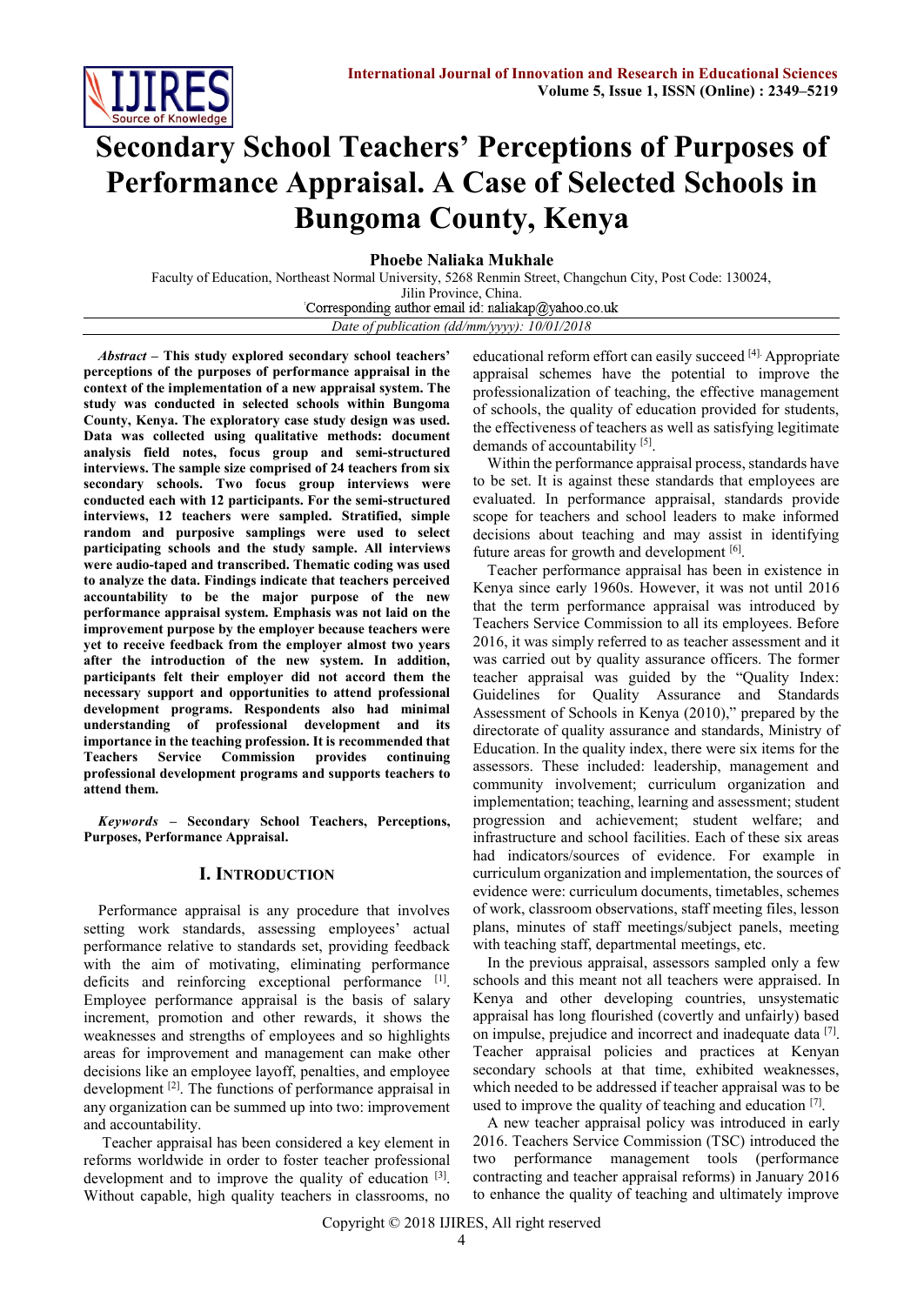

learning in primary, and secondary schools and tertiary institutions. According to Teachers Service Commission, the purpose of the appraisal is to review and improve teaching standards through a systematic appraisal approach, with a view to evaluate teachers' performance and professional development [8].

The purpose of the new appraisal system is clear from TSC point of view but what do teachers think is the purpose of the appraisal? This study sought to answer this question. Findings from this study provide feedback on the perceptions of teachers about the purposes of the new appraisal policy. This is significant to the TSC because it will help in addressing the challenge of negative perceptions and attitudes inherent in teachers as expressed by representatives of the unions. Teachers' perceptions of the appraisal system influence the ways in which it is put into place [9] .

#### **II. METHODS AND PROCESS**

This was an exploratory case study which solely used qualitative methods. Data was collected using document analysis (Teacher Performance Appraisal and Development tool), field notes, focus group and semi-structured interviews. The sample size was 24 secondary school teachers from 8 schools in Bungoma County, Kenya. Two focus groups were conducted each with six teachers, total: 12 teachers. For semi-structured interviews, 12 teachers were interviewed four from each category of schools. The researcher used the current Ministry of Education classification of schools i.e. national, extra-county, county and sub-county. Three types of sampling were used. First was stratified sampling. Each category of schools formed a stratum. Second was random sampling. Within each stratum, simple random sampling was used to select participating schools. Lastly was purposive sampling. This was used to select respondents. The criteria for selecting teachers included: age, gender, employer, teaching subjects, teaching experience and type of school.

The focus groups were conducted in two schools at a time and day when all the six teachers were available and not occupied with lessons. The researcher served as the moderator. The researcher started with introduction and later on asked questions in order of complexity. Simple questions were asked first and gradually the complexity of questions increased. Both interviews were audio-taped with the respondents' permission. The focus group interviews lasted for an average of one and a half hours. Every interview was transcribed and coded immediately after. The codes were compared and cross-cutting themes identified.

After the focus-group interviews, the semi-structured interviews with individual teachers followed. The interview guide was informed by the data from the focus group discussions. The purpose was to explore more deeply the themes that emerged from the focus groups from an individual's perspective. The interviews lasted on average 45 minutes. They took place in one of the rooms in the school. All interviews were transcribed individually i.e. adjustments were made on the next interview. Both vertical and horizontal analyses were done. Participation in both the semi-structured and focus group discussion was on voluntary basis. The respondents were assured of anonymity and confidentiality of their responses. They were allowed to choose pseudo names.

In relation to validity and reliability, the following measures were used: pilot study, triangulation, member checks, peer-review of the interview guide, audit trail and rich description.

| Respondent      | <b>Sex</b> | Age | <b>Subjects</b>         | <b>Experience (Years)</b> | <b>Type of School</b> |
|-----------------|------------|-----|-------------------------|---------------------------|-----------------------|
| Pendo           | Female     | 51  | Agriculture/Biology     | 27                        | County                |
| Wanyama         | Male       | 52  | <b>Business Studies</b> | 26                        | Sub-County            |
| <b>Nekesa</b>   | Female     | 28  | Chemistry/Biology       | 02                        | Sub-county            |
| Wandili         | Male       | 31  | Geography/Kiswahili     | 3 weeks                   | Sub-County            |
| <b>Mwende</b>   | Female     | 25  | <b>Business Studies</b> | 0 <sup>1</sup>            | County                |
| <b>Nasimiyu</b> | Female     | 43  | English/French          | 15                        | County                |
| Welime          | Male       | 49  | Kiswahili/CRE           | 23                        | Extra county          |
| <b>Nafuna</b>   | Female     | 38  | French                  | 12                        | Extra-County          |
| <b>Sikuku</b>   | Male       | 27  | Computer                | 0 <sub>1</sub>            | Extra-County          |
| <b>Kharobo</b>  | Female     | 38  | English/Literature      | 13                        | <b>National</b>       |
| Waswa           | Male       | 55  | Geography/History       | 28                        | National              |
| <b>Nafula</b>   | Female     | 48  | Maths/ Chemistry        | 17                        | National              |

Table I. Demographic Details of Participants

### **III. FINDINGS AND DISCUSSION**

Two major purposes of teacher performance appraisal emerged from both the focus group and semi-structured interviews. These were: professional development (formative) and accountability (summative). However, respondents felt accountability was the major function of the appraisal. Some respondents were not clear about the purpose of the new appraisal system as they were yet to get

feedback from the employer. The effective monitoring and evaluation of teaching is central to the continuous improvement of the effectiveness of teaching in a school. It is essential to know the strengths of teachers and those aspects of their practice which could be further developed [10]. From this perspective, the institution of teacher evaluation is a vital step in the drive to improve effectiveness of teaching and learning and to raise educational standards.

Copyright © 2018 IJIRES, All right reserved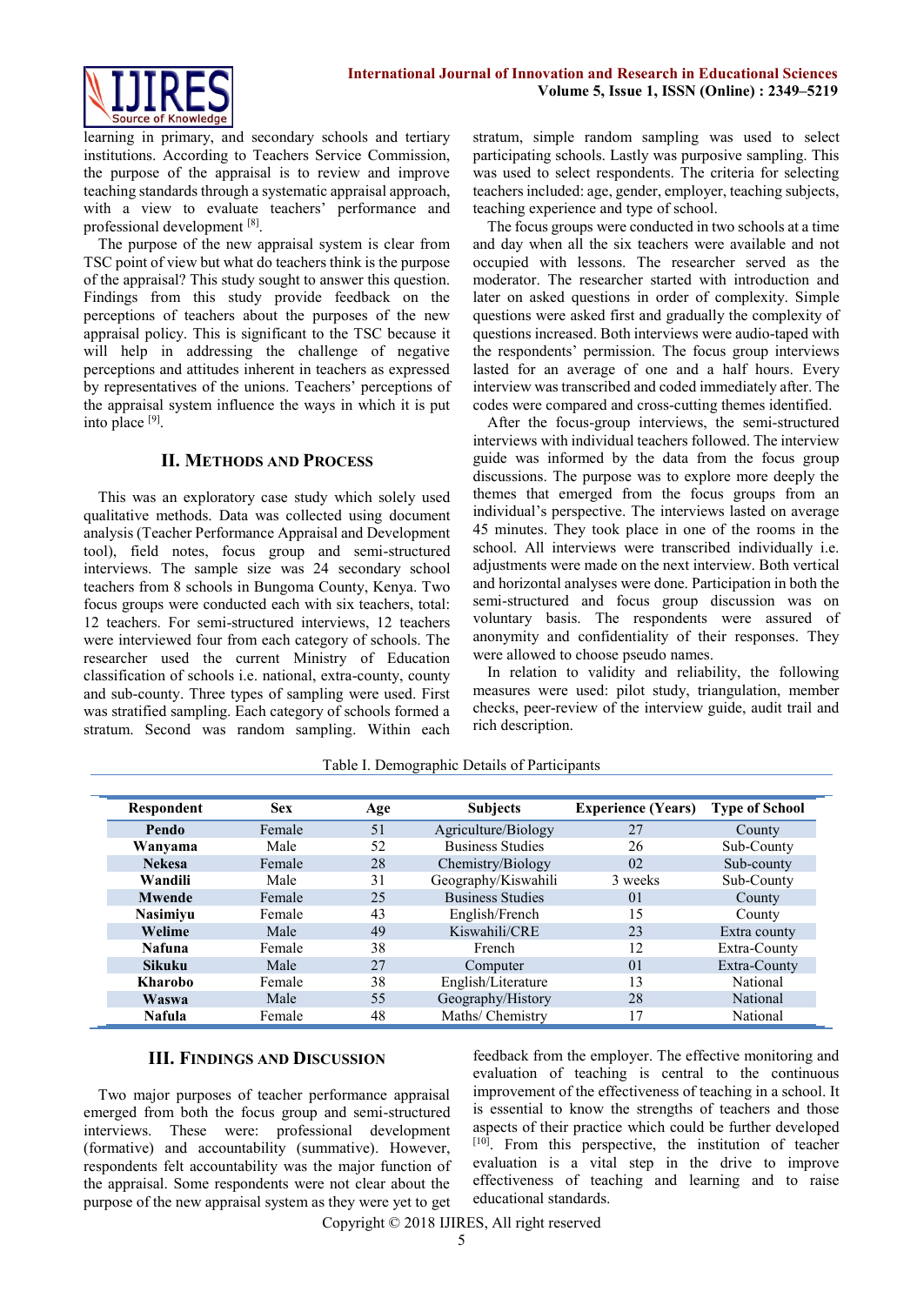



#### *i). Accountability*

It is clearly stated on the Teacher Performance Appraisal and Development tool that the purpose of the appraisal is to review and improve teaching standards through a systematic appraisal approach, with a view to evaluate teachers' performance and promote professional development. The results from the performance appraisals are to be used for promotion; deployment and other rewards as may be described; identifying training needs and taking correctional measures in cases of unsatisfactory performance. The objectives of the appraisal are to: provide quality education to learners in all public institutions; give teachers an opportunity to improve on their performance competencies; analyze teachers' performance gaps and provide support for professional development; maintain cumulative records of teaching and learning performance for decision making; and provide for fair, effective and consistent teacher evaluation. The results of the performance appraisal are used for purposes of promotion, deployment and other rewards as may be described (Regulation 52 of the Code of Regulations for Teachers, 2015).

Respondents felt the new performance appraisal system was mainly for accountability (summative). This because they had not received any feedback on the appraisal reports they submit at the end of the term. The performance gaps they identified had not yet been acted upon and so they believed the appraisal was not for improvement purposes. Here is what some participants said: "…it is mostly for accountability. At the end of it all, not everybody can be promoted. It is about accounting for tax payers' money and time…" (Ms. Pendo). Another teacher, Mr. Sikuku, was skeptical about the professional development dimension of the appraisal. He said: "…Teachers Service Commission is using the performance appraisal for accountability and decision making. Professional development has not been forthcoming and I don't think it will...

Mr. Waswa was not quite clear about the purpose of the appraisal. What was written down in the policy paper was not what was happening on the ground. He said;

"…The purpose might be there but just in writing. This is because according to Teachers Service Commission, they want to know teachers' weaknesses so that they can help in improvement. Maybe that is the purpose but I have not seen it happening. Maybe until we see the feedback, it is when we shall know the intention…" (Mr. Waswa).

To other respondents, the performance appraisal served as a monitoring tool. It serves to ensure the teacher has all the required professional documents. They also made the work of teachers in administrative positions easier (principals and their deputies). Here are some excerpts:

"…The appraisal was introduced to monitor teachers. It reminds teachers to update their records of work…makes the deputy's work easier…" (Ms. Nasimiyu).

"…Teachers Service Commission wants to check what you are doing while in the office in Nairobi. But I don't know whether they go through all the documents we send…" (Mr. Welime).

"…The appraisal monitors more the compliance to rules of the teaching profession i.e. what I am supposed to be

having as a teacher..." (Ms. Kharobo).

*ii). Professional Development*

Professional development is the sum total of formal and informal learning pursued and experienced by the teacher in a compelling learning environment under conditions of complexity and dynamic change [11] . The Kenyan teacher just like other teachers across the world needs too continuously update his/her skills and knowledge. There are numerous changes taking place in the environment that make it mandatory for teachers to engage in lifelong learning. These include; technology (e-learning, online simulation, gamification), pedagogy and curriculum and the increasing diversity of students [12].

Improvement was one of the functions of the new performance appraisal according to Teachers Service Commission. However, very few teachers felt that the current appraisal system was meeting this purpose. Teachers Service Commission had not delivered on this function. Emphasis was laid on having the professional documents and submitting appraisal reports on time. Some respondents found the feedback from their colleagues after lesson observation to be useful in improving instructional practice. During the discussions, it was evident that few teachers understood what professional development was and why they needed continuous professional development. Majority of respondents felt that professional development was only necessary for language teachers. This is because language set books changed regularly and hence teachers needed to be briefed about the new books. Professional development was not a common discourse among the teachers. Similarly were the concepts of reflection and collaboration (communities of practice; study groups; peer coaching, observation and mentoring) as methods of improvement. The teachers seemed individualistic/isolated in performing their duties.

Respondents felt that because the new appraisal relied only on peer and self-appraisal, then the improvement purpose was difficult to come by. It was also difficult to reflect on their practice because of limited time. This is what respondents said;

"…If the bosses would come on the ground and see to it that what we are doing is what is required, then it would be effective…" (Ms. Mwende).

"…The feedback given can be of great use to me. You can know the areas to correct and the ones to maintain…" (Mr. Wandili).

"…The appraisal has made me more aware of my strengths and weaknesses, for example documentation. With the appraisal, I update my records regularly. It is a condition I must do it…" (Mr. Wanyama).

"…Whenever I am filling in the appraisal tool, I am quick to say lesson well covered. I really do not want to reflect, I am interested in completing the task and embarking on something else…" (Ms. Pendo).

Professional development is most effective if it challenges teachers regarding their conceptions of student capabilities or focuses on approaches to teaching specific parts of the curriculum; occurs over time; focuses on methods to improve student outcomes; engages teachers in a professional community of practice; and when school